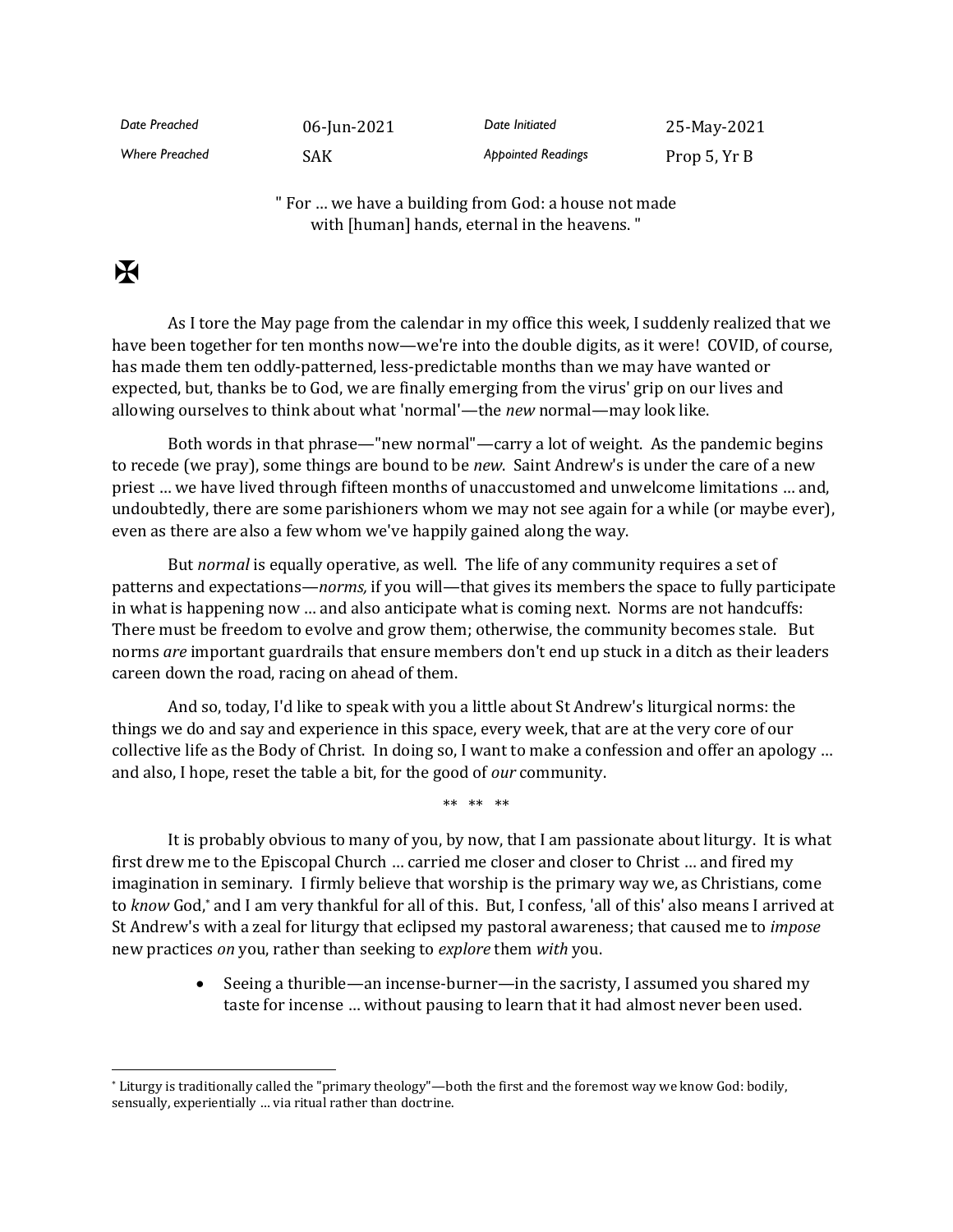- Missing the introits and gospel alleluias—the traditional passages of scripture at the beginning of Holy Eucharist and just before the gospel lesson—that I'd grown accustomed to in my field education parish, I convinced myself you'd cotton to them, too, if I just started saying them.
- Wishing to acquaint you with the richness of options our Church's prayer book offers—different prayers of confession and post-communion prayers, for example— I began cycling us through them without explaining why … or considering that unless a community's liturgy follows some accustomed patterns—some *norms* … its members cannot fully participate in worship.

For all of that … and those examples are merely a sampling … I am sincerely sorry, and I ask your forgiveness. I have not done right by you as a priest: as the one charged with maintaining the spiritual health and vitality of our parish.

And so, as you may already have noticed, I have committed to simplifying and regularizing our liturgical life. I have wrapped up the thurible and stored it with the parish's archives in the rectory attic. I have excised from our worship some of the additional little rites that were never part of St Andrew's norms. And while the zucchetto—the little black cap I used to wear—holds deep personal and spiritual significance for me, I came to realize that it was a distraction (perhaps even a vexation) to some of you as you sought connection with God … experience of the Living Christ, in word and sacrament … through liturgy. And so, I have permanently hung that up, as well.

Going forward, our worship life will still be rich, but it will operate in a narrower, more conventional compass:

- We will still observe the seasons and feasts of the year—through colors, brief festal entrance rites and occasional variations in worship (like beginning with the prayer of confession during Lent)—because these 'tweaks' draw our attention to the full range of emphas*e*s and mindsets that the Christian faith comprises. But I will better prepare us for these variations; and will keep other aspects of our liturgy (like the prayers of confession and after communion) consistent.
- We will still pray different eucharistic prayers at the Altar, but they will change less frequently. And again, I will point out when and why—liturgically and theologically we are taking up a new one.
- And we will still offer several of the additional liturgies our Anglican tradition has bequeathed us: Holy Week and Easter Week services; weekday feasts for saints; unique rituals like our All-Hallows' Eve service and Rogation Procession. I strongly believe that living a Christian life involves learning to straddle the 'dual time zones' of the ALREADY and the NOT-YET: the holy time God invites us into and the secular time this world imposes upon us, and these 'extras' help facilitate this. But our primary liturgical focus remains *here,* on the 'norm' of our Sunday morning worship.

\*\* \*\* \*\*